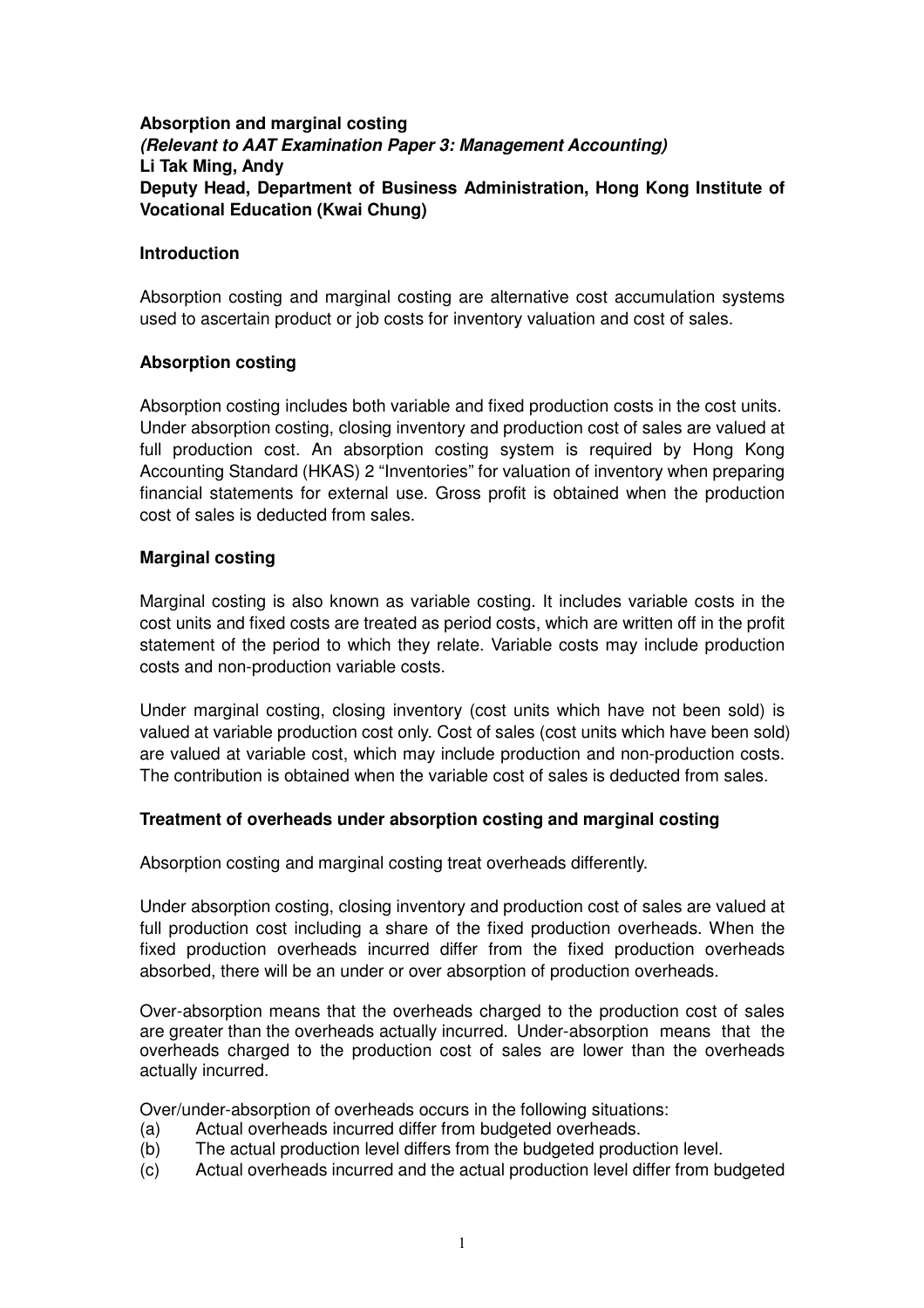overheads and the budgeted production level.

Under marginal costing, closing inventory and production cost of sales are valued at variable production cost only. Fixed production overheads are written off as they are incurred in the period as a period cost in the profit statement. Since there is no absorption of fixed production overheads, there is no under- or over-absorption of production overheads.

### **Example 1 (AAT Paper 3: Management Accounting, December 2009, Modified)**

Jaguar Industrial Limited makes and sells one product, which has the following standard variable production costs per unit.  $\hat{\mathcal{L}}$ 

| Direct materials cost (2 kg at \$25 per kg)               | 50  |
|-----------------------------------------------------------|-----|
| Direct labour cost (3 hours at \$40 per hour)             | 120 |
| Variable production overhead costs (\$10 per labour hour) | 30  |

The budgeted selling price per unit is \$400 for the coming two years. The production and sales budgets for the next two years are as follows:

|                     | 2010   | 2011   |
|---------------------|--------|--------|
| Production in units | 50,000 | 60.000 |
| Sales in units      | 40.000 | 70.000 |

There is no opening inventory at the beginning of 2010. Budgeted fixed production overhead costs are \$20 per unit, and they are absorbed based on a normal production level of 54,000 units per annum. The budgeted non-production costs for the next two years are as follows:

| Variable non-production overhead costs        | \$10 per unit sold |
|-----------------------------------------------|--------------------|
| Fixed non-production overhead costs per annum | \$2,000,000        |

Required:

Prepare the budgeted operating statements for each of the coming two years, in a columnar format using absorption and marginal costing systems separately.

## Budgeted operating statement for the year ended 31 December (absorption costing system)

|                                                   | 2010   | 2011   |
|---------------------------------------------------|--------|--------|
|                                                   | \$'000 | \$'000 |
| Sales                                             | 16,000 | 28,000 |
| Less: Production costs of sales                   |        |        |
| Opening inventory                                 |        | 2,200  |
| Add: Variable production overhead costs (W1)      | 10,000 | 12,000 |
| Fixed production overhead costs                   | 1,000  | 1,200  |
|                                                   | 11,000 | 15,400 |
| Less: Closing inventory                           | 2,200  |        |
|                                                   | 8,800  | 15,400 |
| Under/(Over) absorbed fixed production costs (W2) | 80     | (120)  |
|                                                   | 8,880  | 15,280 |
| Gross profit                                      | 7.120  | 12,720 |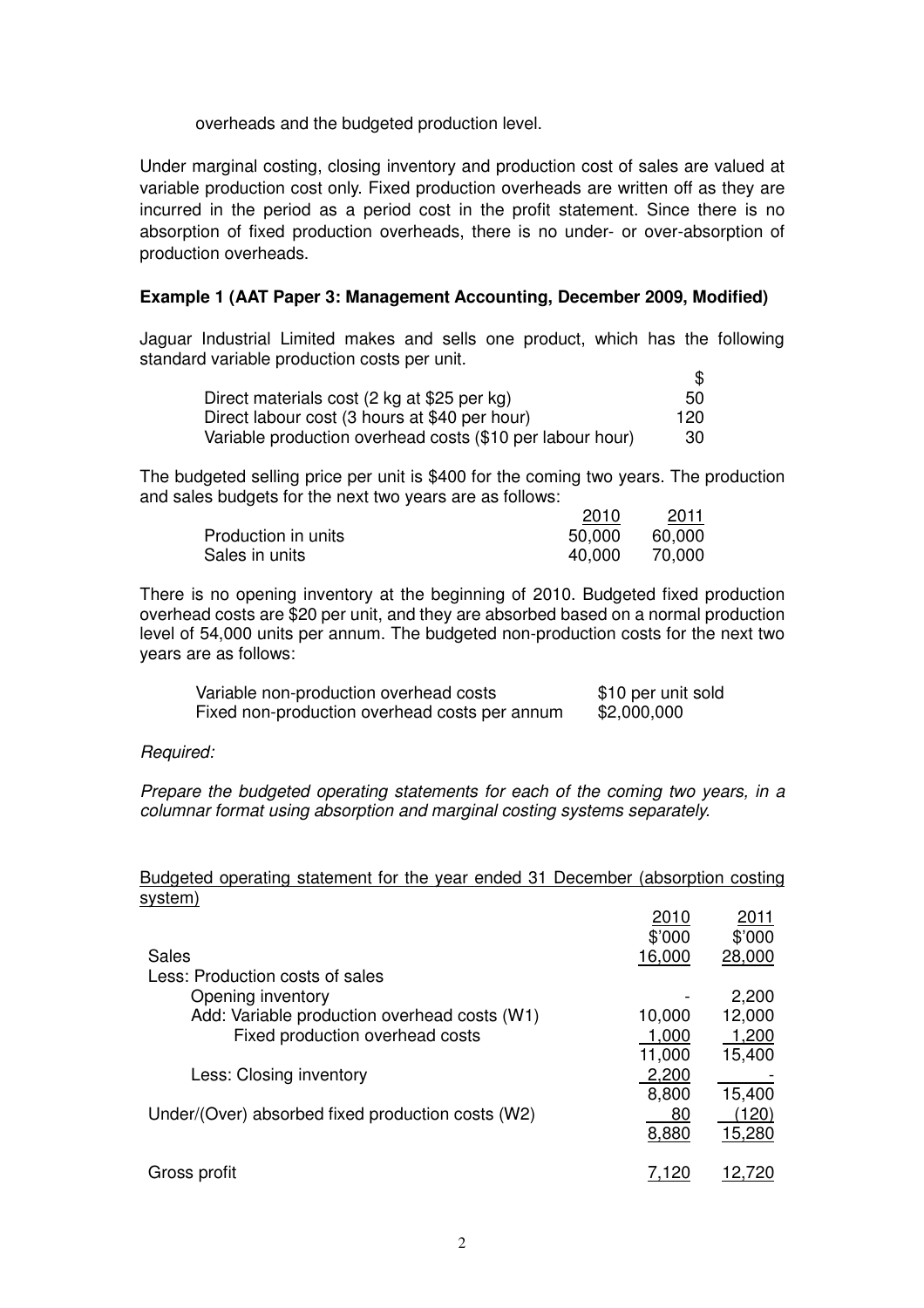| Less: Variable non-production overhead costs (W3)<br>Fixed non-production overhead costs                                                                                                                | 400<br>2,000<br>2,400                                                                 | 700<br>2,000<br>2,700                                                            |
|---------------------------------------------------------------------------------------------------------------------------------------------------------------------------------------------------------|---------------------------------------------------------------------------------------|----------------------------------------------------------------------------------|
| Net profit                                                                                                                                                                                              | 4,720                                                                                 | 10,020                                                                           |
| Budgeted operating statement for the year ended 31 December (marginal costing<br><u>system)</u>                                                                                                         |                                                                                       |                                                                                  |
| <b>Sales</b><br>Less: Variable production costs of sales<br>Opening inventory<br>Add: Variable production overhead costs (W1)<br>Less: Closing inventory<br>Variable non-production overhead costs (W3) | 2010<br>\$'000<br>16,000<br>10,000<br>10,000<br>2,000<br>8,000<br><u>400</u><br>8,400 | 2011<br>\$'000<br>28,000<br>2,000<br>12,000<br>14,000<br>14,000<br>700<br>14,700 |
| Contribution                                                                                                                                                                                            | 7,600                                                                                 | 13,300                                                                           |
| Less: Fixed production overhead costs<br>Fixed non-production overhead costs                                                                                                                            | 1,080<br>2,000<br>3,080                                                               | 1,080<br>2,000<br><u>3,080</u>                                                   |
| Net profit                                                                                                                                                                                              | 4,520                                                                                 | 10,220                                                                           |
| <b>Workings:</b>                                                                                                                                                                                        |                                                                                       |                                                                                  |

| (W1) | $2010$ : $$(50 + 120 + 30) \times 50,000 = $10,000,000$<br>$2011:$ \$(50 + 120 + 30) × 60,000 = \$12,000,000 |
|------|--------------------------------------------------------------------------------------------------------------|
| (W2) | $2010$ : (54,000 - 50,000) x \$20 = \$80,000<br>$2011: (54,000 - 60,000) \times $20 = ($120,000)$            |
| (W3) | $2010: $10 \times 40,000 = $400,000$                                                                         |

 $2011: $10 \times 70,000 = $700,000$ 

## **Reconciliation of profits under absorption and marginal costing systems**

When there is no inventory at the beginning and the end of a period, or no changes in the levels of inventory in a period (i.e. the production quantity is equal to the sales quantity in the period), absorption costing and marginal costing provide the same profit figures for the period.

When there are changes in the inventory levels, the two systems will result in different profits. The differences are attributed to the timing of when fixed production overheads are expensed.

If the inventory level is rising (i.e. the production quantity exceeds the sales quantity in the period), then the profit under absorption costing will be higher than that under